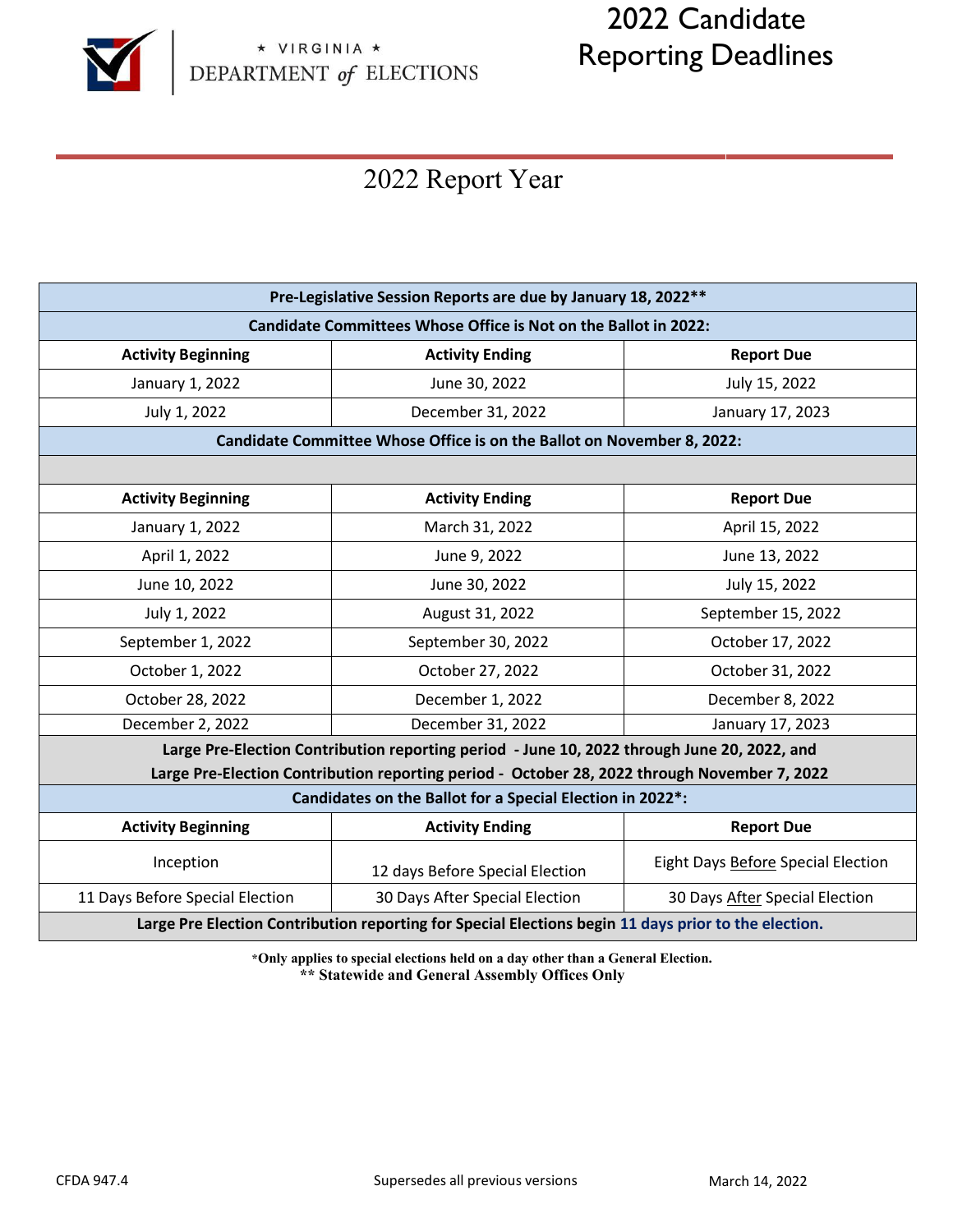## **Which Schedule Should I Follow?**

 $\checkmark$  Follow the November Schedule if your office is up for election in November. Follow the Special Schedule if your office is up for election on a day other than the November General Election date. Candidate campaign committees who have not filed a final report and are reporting in a successive election cycle must follow the reporting schedule for the office in which they are registered, **EVEN IF THE CANDIDATE DOES NOT INTEND TO PARTICIPATE IN THAT ELECTION OR IS NOTON THE BALLOT. (§ 24.2-947.6; § 24.2-947.7; § 24.2-947.8)**

## **Where to file Campaign Finance Reports (§ 24.2-947.5):**

 $\checkmark$  All candidates file electronically with the Virginia Department of Elections

#### **When to File Regular Campaign Finance Reports:**

- $\checkmark$  Electronic filers must file with the Department of Elections by 11:59 pm on the day of the deadline.
- $\checkmark$  Subject to certain exemptions, candidates for local and constitutional offices in Virginia must file a final campaign finance report covering all activity from the beginning to the date filed. The final report is due after the election before taking the oath of office.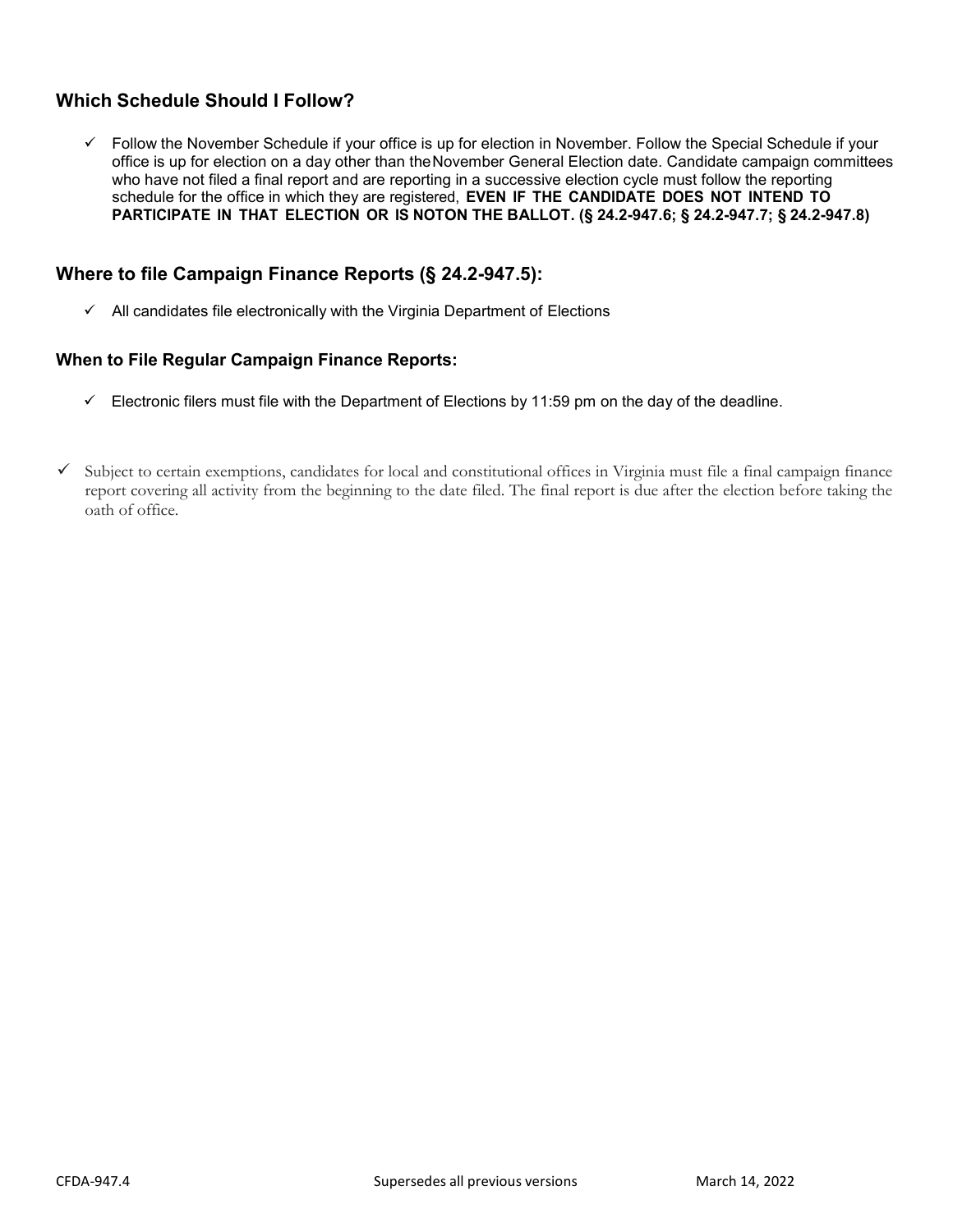## **Large Pre-Election Contribution Reports (§ 24.2-947.9):**

A Large Pre-Election Contribution report is required to be filed by a candidate's campaign committee if they receive a direct contribution, in-kind contribution or a loan if the contribution or loan amount is:

- \$5,000 or more if a candidate for Statewide office; or
- $\checkmark$  \$1,000 or more if a candidates for the General Assembly; or
- $\checkmark$  \$500 or more if a candidate for any other office

and the contribution or loan is received by the campaign committee between:

- $\checkmark$  the 11<sup>th</sup> day preceding any nominating event; or
- the 11<sup>th</sup> day preceding a November election and the election date; or
- $\checkmark$  the 11th day preceding any other election in which the individual is a candidate and the Election Day.

#### **Nominating Events**

- A Large Pre-Election Report is not required if the candidate for the nomination is or has become, by virtue of withdrawal of the opponent(s), running unopposed for the nomination if the party nominates by a method other than a primary.
- $\checkmark$  Nominating events include, but are not limited to, primary, caucus, mass meeting, or other event at which the party's nomination shall be finally determined or an event at which delegates are chosen who pledge their support of a specified candidate on a ballot at a subsequent convention.

#### **When to File Large Pre-Election Contributions**

- Large Pre-Election Contribution reports are due no later than 11:59 pm on the next day after the committee has received the contribution.
- $\checkmark$  If the large pre-election contribution is received on a Saturday, then the report is not due until 11:59 pm on the Monday immediately following the Saturday.
- If the large pre-election contribution is received on the day before the election, then the report is due on that day.

#### **Where to File Large Pre-Election Contributions**

 $\checkmark$  All candidates must report large pre-election contributions electronically through the Virginia website. (Faxes are not permitted).

#### **Large Pre-Legislative Session Contribution Reports (§ 24.2-947.11):**

 $\checkmark$  Any single contribution in excess of \$1,000.00 for a statewide office or the General Assembly must be filed in the same method as a large pre-election contribution during the time period starting January 1<sup>st</sup> through the day before the first day of regular session.

#### **When to file Pre-Legislative Session Contribution Reports**

 $\checkmark$  Pre-Legislative session Reports are due not later than 11:59 pm January 15<sup>th</sup>.

#### **Where to file Large Pre-Legislative Session Contribution Reports**

 All candidates must report large pre-legislative session contributions electronically through the Virginia website. (Faxes are not permitted).